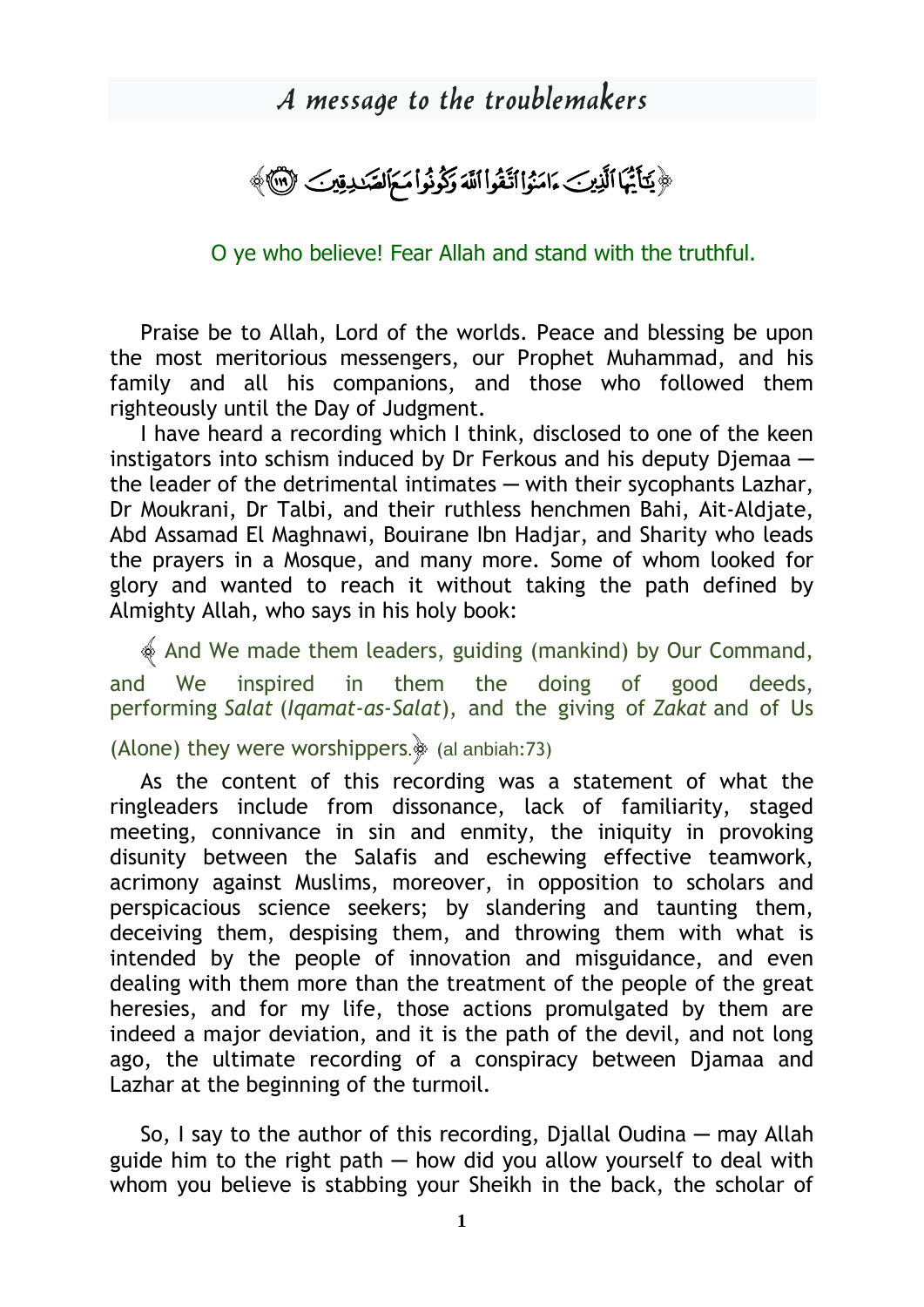the nation!!? How could you show disregard for the savant of the nation by rubbing your shoulders with whom who stabbed him and his disciples in their back? Have you ever wondered yourself one day what made the scholar of the nation  $-$  Dr Ferkous  $-$  of Lazhar, who has stubbed him in the back  $-$  an ordeal, in order to cross-examine people, whereas, according to you, he conceals an old feeling of hatred about him?

Have you ever recalled one day and asked yourself: Why did Djemaa ─ who manipulated you and your mischievous acts ─ agree that Lazhar would be among the partisans of the righteous tenet, and that he knows full well from him, his slandering at his sheikh and his winks both covert and overt? And it is Lazhar who spared no effort in imbuing people against scholars of undoubted erudition and eminence, and in spreading social and moral degeneration on earth.

Haven't you wondered one day why the scholar of the nation  $-$ Ferkous — didn't respond to all the issues raised regarding his writings, purloined from others, and built on perverted tenet the from followers of Quotb and others. Why does the savant Ferkous, highly supported, remain unresponsive at the time when public statement and utterance is most needed? And have you ever heard about one of the Sunni Imams (religious leader) leaving the Muslim community in perplexity, struggling in the darkness of semblance, and does not prevail advice and evidence nor the clear and audible cognizance?

Would a sensible man who wants to be followed by people, precludes those who have attended him to divulge his utterance, but moreover would not let bygones be bygones if they have conveyed some of it? Were you successful in translating a branch of knowledge that has no scholar referring to it, but rather has no relationship with learned people? Queries I hope you and your disciples who are drowning in inebriation, associated with idolatry, will search for an answer to them.

I vow that I am sad about this situation you have reached, and the divergence that was occasioned by the cupidity of prestige. Didn't you know that greediness of prestige spoils the religion? Didn't you read the saying of the prophet Mohamed, peace and blessing be upon him, who said:"Two hungry wolves sent in the midst of a flock of sheep are no more destructive to them than a man's greed for wealth and fame is to his Deen (religion)."( Narrated by Ahmad and others ) .

Don't you know that allegiance is to Allah, his messenger, and his believers? Don't you know that our religion Islam is built upon advice?

The Prophet (peace and blessing upon him) said, "Ad-Deen is advice". We said: "For whom?" He replied, "For Allah, His Book, His Messenger and for the leaders of the Muslims and their masses"

( Narrated by Muslim ).

Have you forgotten that the unification and the altruism, and the animosity towards the divergence and misunderstanding are a solid